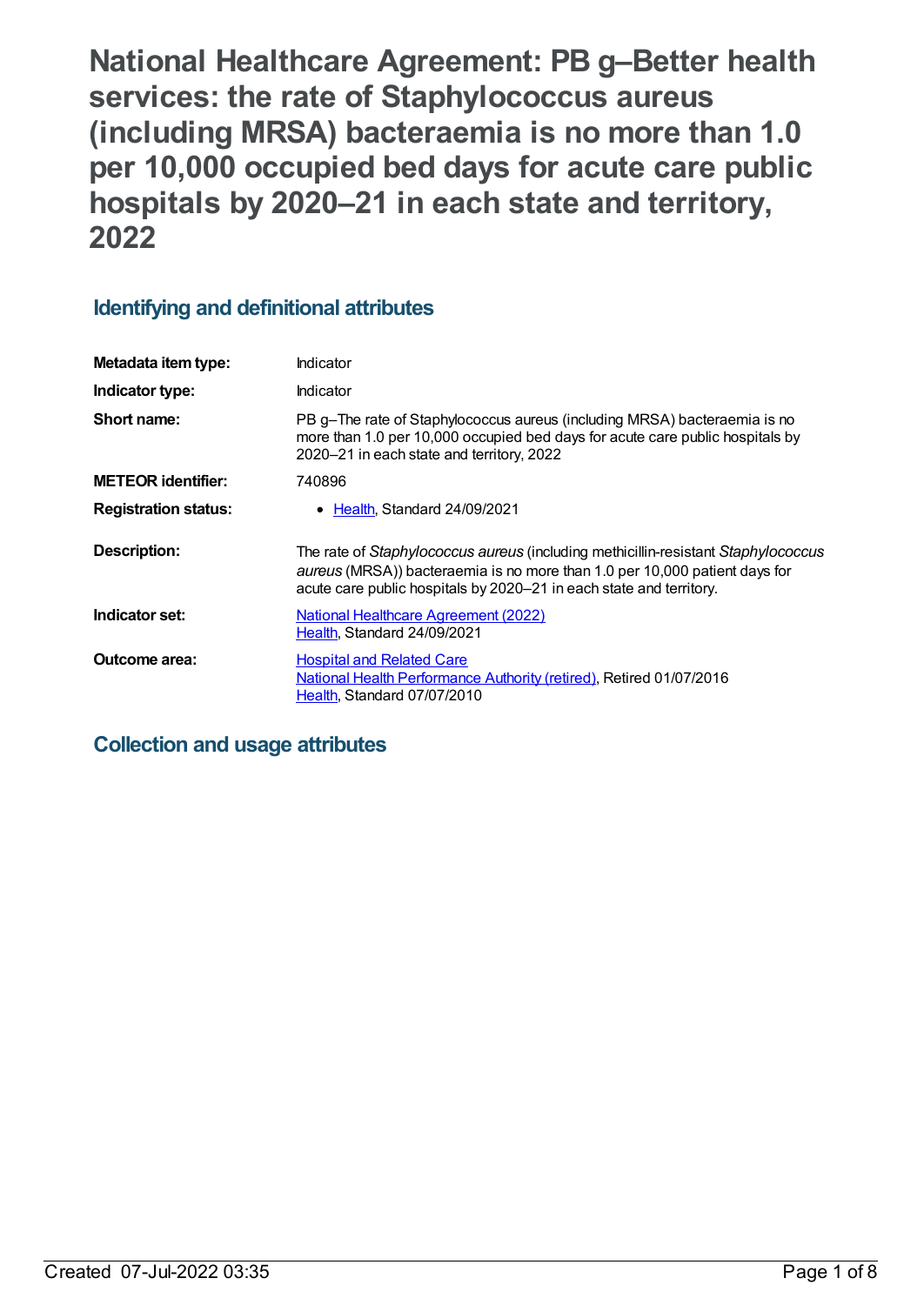#### **Computation description:** For the purpose of data collection, all types of public hospitals are included (as defined in the Local Hospital [Networks/Public](file:///content/706340) hospital establishments NMDS

2019–20), both those focusing on acute care, and those focusing on non-acute or sub-acute care, including psychiatric, rehabilitation and palliative care.

A patient-episode of *[Staphylococcus](file:///content/590503) aureus* bacteraemia (SAB) is defined as a positive blood culture for *Staphylococcus aureus*. For surveillance purposes, only the first isolate per patient is counted, unless at least 14 days has passed without a positive blood culture, after which an additional episode is recorded.

A *Staphylococcus aureus* bacteraemia will be considered to be healthcareassociated if: the first positive blood culture is collected more than 48 hours after hospital admission or less than 48 hours after discharge, OR, if the first positive blood culture is collected less than or equal to 48 hours after admission to hospital and the patient-episode of SAB meets at least one of the following:

- 1. SAB is a complication of the presence of an indwelling medical device (e.g. intravascular line, haemodialysis vascular access, cerebrospinal fluid (CSF) shunt, urinary catheter)
- 2. SAB occurs within 30 days of a surgical procedure where the SAB is related to the surgical site
- 3. SAB was diagnosed within 48 hours of a related invasive instrumentation or incision
- 4. SAB is associated with neutropenia contributed to by cytotoxic therapy. Neutropenia is defined as at least two separate calendar days with values of absolute neutrophil count (ANC) or total white blood cell count (WBC) <500 cells/mm $^3$  (0.5 × 10 $^9$  / L) on or within a 7-day time period which includes the date the positive blood specimen was collected (day 1), the 3 calendar days before and the 3 calendar days after.

#### Exclusions:

|                     | Cases where a known previous positive test has been obtained within the last 14<br>days are excluded. For example: if a patient has SAB in which 4 sets of blood<br>cultures are positive over the initial 3 days of the patient's admission only 1<br>episode of SAB is recorded. If the same patient had a further set of positive blood<br>cultures on day 6 of the same admission, these would not be counted again, but |
|---------------------|------------------------------------------------------------------------------------------------------------------------------------------------------------------------------------------------------------------------------------------------------------------------------------------------------------------------------------------------------------------------------------------------------------------------------|
|                     | would be considered part of the initial patient-episode.                                                                                                                                                                                                                                                                                                                                                                     |
|                     | Note: If the same patient had a further positive blood culture 20 days after<br>admission (i.e. greater than 14 days after their last positive blood culture on day 5),<br>then this would be considered a second patient-episode of SAB.                                                                                                                                                                                    |
|                     | See <b>Establishment—number of patient days, total N[N(7)]</b> for the definition of<br>patient days.                                                                                                                                                                                                                                                                                                                        |
|                     | Unqualified newborns, hospital boarders and posthumous organ procurement are<br>excluded from the indicator.                                                                                                                                                                                                                                                                                                                 |
|                     | Analysis by state and territory is based on location of the hospital.                                                                                                                                                                                                                                                                                                                                                        |
|                     | Presented as a number per 10,000 patient days.                                                                                                                                                                                                                                                                                                                                                                               |
|                     | Coverage: Denominator $\div$ Number of patient days for all public hospitals in the<br>state or territory.                                                                                                                                                                                                                                                                                                                   |
|                     | Any variation from the specifications by jurisdictions will be footnoted and<br>described in the data quality statement.                                                                                                                                                                                                                                                                                                     |
| <b>Computation:</b> | 10,000 patient days $\times$ (Numerator $\div$ Denominator)                                                                                                                                                                                                                                                                                                                                                                  |
| Numerator:          | SAB patient episodes (as defined in the Computation description) associated with<br>acute care public hospitals.                                                                                                                                                                                                                                                                                                             |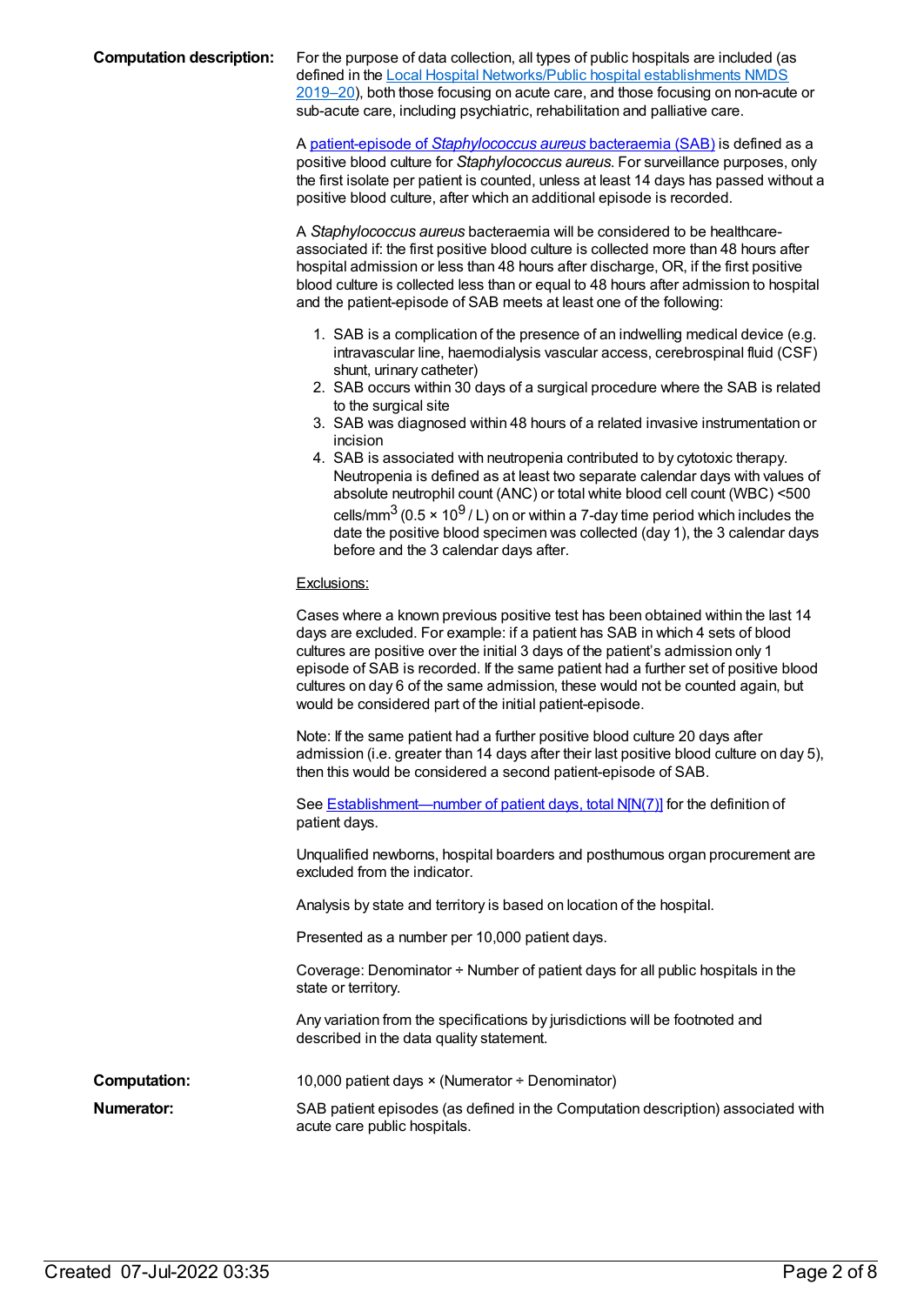| Numerator data elements: | -Data Element / Data Set-                                  |
|--------------------------|------------------------------------------------------------|
|                          | Data Element                                               |
|                          | Person-Staphylococcus aureus bacteraemia episode indicator |
|                          | Data Source                                                |
|                          | State/territory infection surveillance data                |
|                          | Guide for use                                              |
|                          | Data source type: Administrative by-product data           |
|                          | Data Element / Data Set-                                   |
|                          | Data Element                                               |
|                          | Person-person identifier                                   |
|                          | Data Source                                                |
|                          | State/territory infection surveillance data                |
|                          | Guide for use                                              |
|                          | Data source type: Administrative by-product data           |
|                          |                                                            |

**Denominator:** Number of patient days for public acute care hospitals under surveillance (i.e. only for hospitals included in the surveillance arrangements).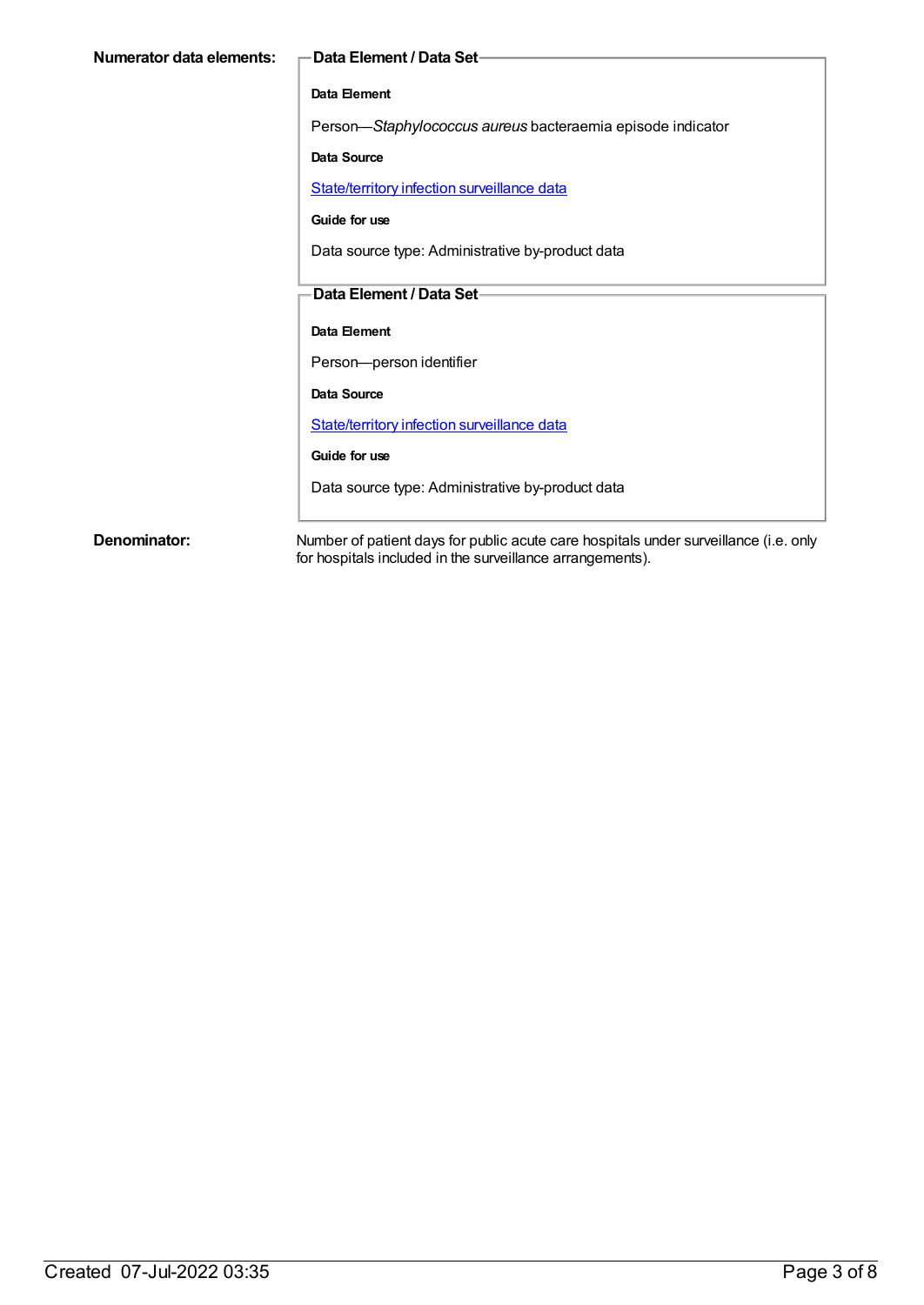#### **Denominator data elements:**

#### **Data Element / Data Set**

#### **Data Element**

Episode of admitted patient care—admission date

#### **Data Source**

[State/territory](https://meteor.aihw.gov.au/content/426458) admitted patient data

**Guide for use**

Data source type: Administrative by-product data

#### **Data Element / Data Set**

#### **Data Element**

Episode of admitted patient care—separation date

**Data Source**

[State/territory](https://meteor.aihw.gov.au/content/426458) admitted patient data

**Guide for use**

Data source type: Administrative by-product data

#### **Data Element / Data Set**

**Data Element**

Establishment—*Staphylococcus aureus* bacteraemia surveillance indicator

**Data Source**

[State/territory](https://meteor.aihw.gov.au/content/426458) admitted patient data

#### **Guide for use**

Data source type: Administrative by-product data

#### **Data Element / Data Set**

#### **Data Element**

Establishment—organisation identifier (Australian)

**Data Source**

[State/territory](https://meteor.aihw.gov.au/content/426458) admitted patient data

#### **Guide for use**

Data source type: Administrative by-product data

**Disaggregation:** 2019–20 (updated for resupplied data), 2020–21—State and territory, by:

Methicillin-resistant *Staphylococcus aureus* (MRSA)/Methicillin-sensitive *Staphylococcus aureus* (MSSA)

Some disaggregation may result in numbers too small for publication.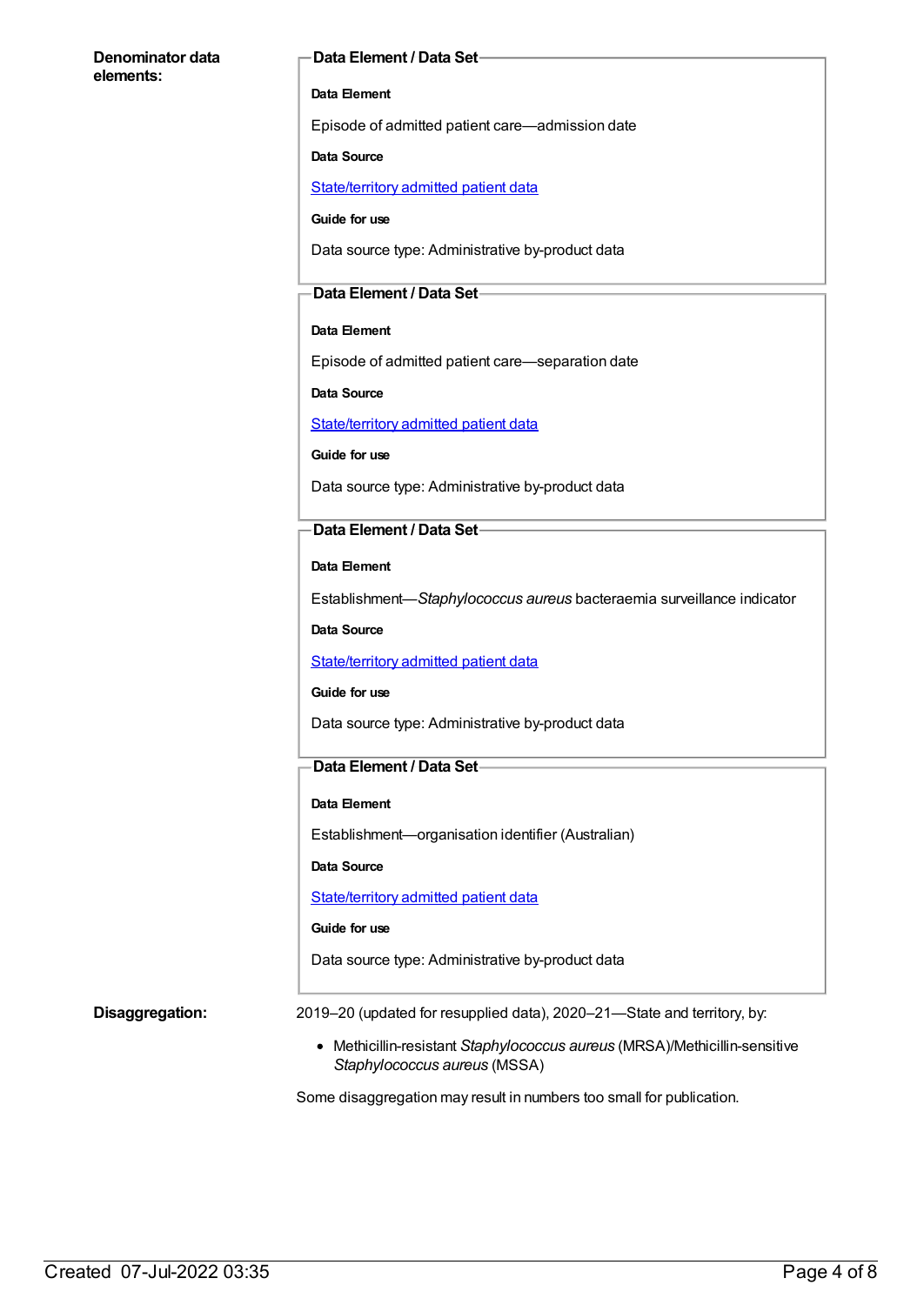### **Disaggregation data elements: Data Element / Data Set Data Element** Establishment—Australian state/territory identifier **Data Source** [State/territory](https://meteor.aihw.gov.au/content/402699) infection surveillance data **Guide for use** Data source type: Administrative by-product data **Data Element / Data Set Data Element** Methicillin-resistant *Staphylococcus aureus* (MRSA)/Methicillin-sensitive *Staphylococcus aureus* (MSSA) indicator **Data Source** [State/territory](https://meteor.aihw.gov.au/content/402699) infection surveillance data **Guide for use** Data source type: Administrative by-product data **Comments:** Most recent data available for 2022 National Healthcare Agreement performance reporting: 2020–21. Baseline: 2009–10. A new national benchmark for healthcare-associated SAB infections for public hospital reporting was endorsed by the Australian Health Ministers' Advisory Council and implemented from 1 July 2020. This new benchmark is 1.0 case per 10,000 patient days. The previous benchmark (applying to data prior to 1 July 2020) was 2.0 cases per 10,000 patient days. In accordance with analysis guidelines produced by the Australian Commission for Safety and Quality in Health Care, reported data may refer to SABSI(for *Staphylococcus aureus* bloodstream infections) or HA-SABSI(for healthcareassociated *Staphylococcus aureus* bloodstream infections). Patient episodes associated with care provided by private hospitals and nonhospital health care are excluded. Only episodes associated with acute public hospital care in each jurisdiction should be counted. If a case is associated with care provided in another jurisdiction (cross border flows) then it is reported, where known, by the jurisdiction where the care associated with the SAB occurred. There may be patient episodes of SAB identified by a hospital which did not originate in the identifying hospital (as determined by the definition of a patient episode of SAB), but in another public hospital. If the originating hospital is under surveillance, then the patient episode of SAB should be attributed to the originating hospital and should be included as part of the indicator. If the originating hospital is not under SAB surveillance, then the patient episode is unable to be included in the indicator. For the purpose of data collection, 'acute care public hospitals' refers to all types of public hospitals with SAB surveillance arrangements. • For some states and territories there is less than 100% coverage of hospitals. This may impact on the reported rate. For those jurisdictions with incomplete coverage of acute care public hospitals (in the numerator), only patient days for those hospitals that contribute data are included (in the denominator). Specifically, if a hospital was not included in the SAB

surveillance arrangements for part of the year, then the patient days for that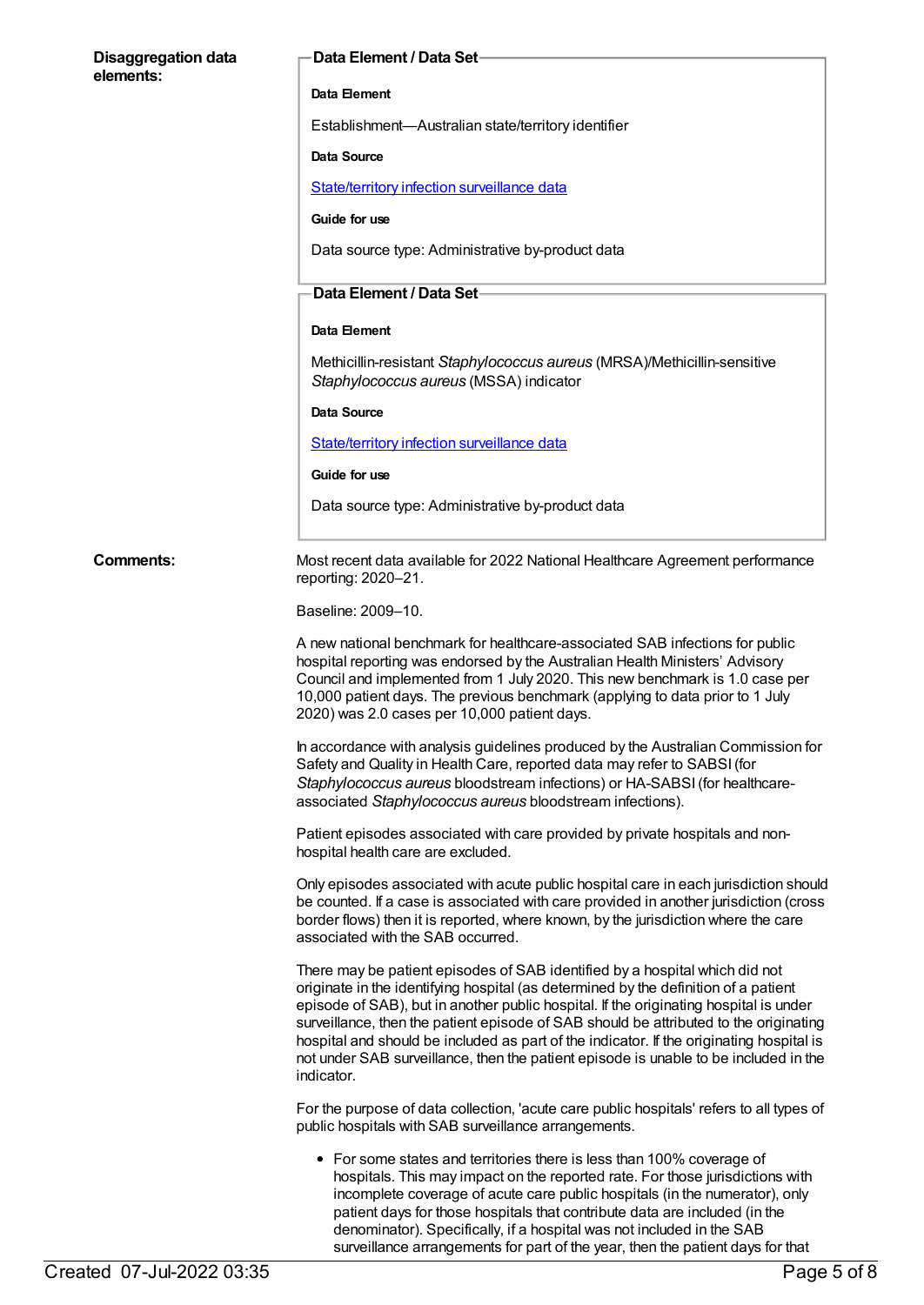part of the year are excluded. If part of the hospital was not included in the SAB surveillance arrangements (e.g. children's wards, psychiatric wards), then patient days for that part of the hospital are excluded. Patient days for 'non-acute' hospitals (such as rehabilitation and psychiatric hospitals) are included if the hospital was included in the SAB surveillance arrangements, but not otherwise. However, all these patient days are included in the coverage rate denominator measure of total number of patient days for all public hospitals in the state or territory.

- Some states operated a 'signal surveillance' arrangement for smaller hospitals whereby the hospital notifies the appropriate authority if a SAB case is identified, but the hospital is not considered to have formal SAB surveillance as per larger hospitals. Where this arrangement is in place, these hospitals should be included as part of the indicator. That is, SAB patient episodes and patient days should be included as 'under surveillance'.
- Almost all patient episodes of SAB will be diagnosed when the patient is an admitted patient. However, the intention is that patient episodes are reported whether they were associated with admitted patient care or non-admitted patient care in public acute care hospitals.
- Where there is significant variation, for example non-coverage of cases diagnosed less than 48 hours after admission, in the data collection arrangements it will affect the calculation of values across states and territories.

Variation in admission practices across jurisdictions will influence the denominator for this indicator, impacting on the comparability of rates.

Jurisdictional manuals should be referred to for full details of definitions used in infection control surveillance.

Note that the definition of a healthcare-associated SAB was revised by the Australian Commission on Safety and Quality in Health Care in 2016. In particular, the clinical criterion for SAB associated with neutropenia was revised. Data for 2010–11, 2011–12, 2012–13, 2013–14 and 2014–15 are reported according to the previous neutropenia criterion:

SAB is associated with neutropenia (<1  $\times$  10<sup>9</sup>) contributed to by cytotoxic therapy

Data for 2015–16, 2016–17, 2017–18, 2018–19, 2019–20 and 2020–21 are reported according to the new neutropenia criterion:

SAB is associated with neutropenia contributed to by cytotoxic therapy. Neutropenia is defined as at least 2 separate calendar days with values of absolute neutrophil count (ANC) or total white blood cell count (WBC) <500 cell/mm $^3$  (0.5 × 10 $^9$ /L) on or within a 7-day time period which includes the date the positive blood specimen was collected (Day 1), the 3 calendar days before and the 3 calendar days after.

Due to resource requirements associated with responses to the COVID-19 pandemic, the Victorian government exempted all Victorian hospitals from routine surveillance reporting during the period 1 April to 31 December 2020. While most Victorian hospitals continued to submit SAB data during this period, some were unable to carry out and submit data from hand hygiene audits.

### **Representational attributes**

| <b>Representation class:</b> | Rate    |
|------------------------------|---------|
| Data type:                   | Real    |
| Unit of measure:             | Episode |
| Format:                      | N[NN].N |
| Data source attributes       |         |